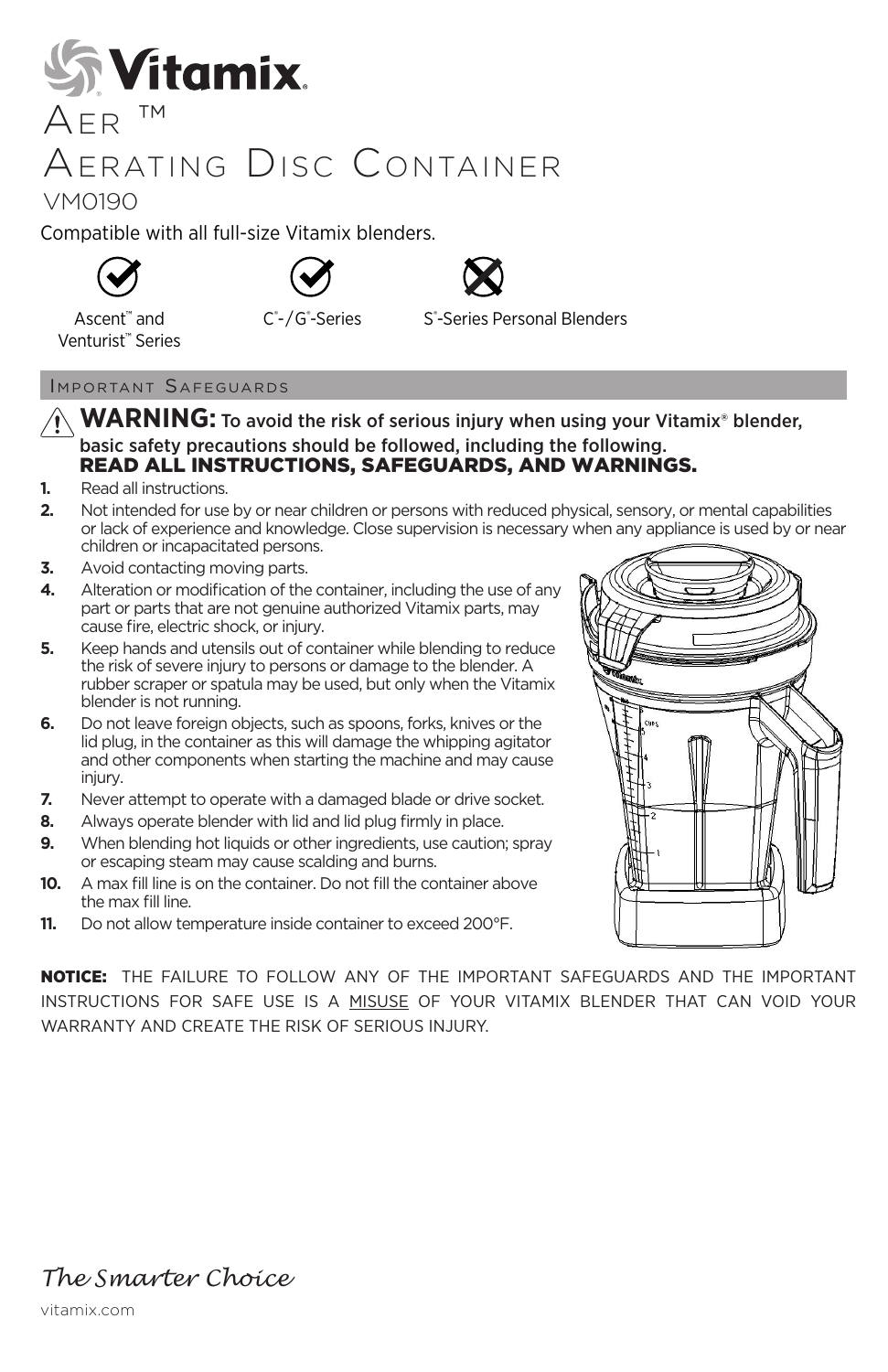### **A** CAUTION

#### Rotating Blades Can Cause Damage.

Lids and tampers are not interchangeable between different container styles, types and sizes. Use the tamper that was supplied with your blender.

- The 64 oz. / 2 L Short (or Low Profile) and 48 oz./ 1.4 L **Aerating** Container uses a tamper which is approximately 11 inches long.
- The 64 oz. / 2 L Tall Container uses a tamper which is approximately 12-1/2 in. long.
- The 48 oz./ 1.4 L and 32 oz./0.9 L Containers use a tamper which is approximately 9-¾ in. long.

#### **How to Determine the Tamper to be Used with Your Container**

Before using a tamper during the blending, verify that you have the correct tamper. Only use the tamper with the lid securely locked in place and the lid plug removed. **If a tamper came with your blender at purchase, it is the correct tamper to use.** If a tamper did not come with your blender or you want to determine if a tamper that you already have can be used with your new container, please use these steps and illustrations to determine what tamper to use.

- 1. Place the lid on an empty container.
- 2. Remove the lid plug and insert the tamper through the lid plug opening. The tamper should fit easily into the opening. It should not come into contact with the blades no matter where you move the tamper inside the container.
- 3. Visually inspect: **IF THE TAMPER TOUCHES THE BLADES AT ANY ANGLE, DO NOT USE THE TAMPER WITH YOUR CONTAINER.**
- 4. If you do not have the correct tamper for your container, contact Vitamix Household Customer Service at 1.800.848.2649 or 1.440.235.4840.

#### Use

Master four classic culinary techniques in minutes.

Muddle Foam Whip Emulsify

## Visit vitamix.com for techniques, tips and recipes.

- Always use the lid and the lid plug when operating the blender.
- Never operate the blender without checking to make sure that the lid is securely locked in place.
- The lid plug is marked so it can be used as a measuring cup.
- Insert the lid plug through the lid plug opening. Lock the plug in place by turning clockwise. To remove, turn counter-clockwise and lift out.
- Remove the lid plug to use the tamper or to add ingredients.
- **1.** Load ingredients into the container. DO NOT overfill.
- **2.** Return the container to motor base. Follow the blending instructions in the recipe.
- **3.** Allow the agitator to come to a complete stop. Remove the container from the blender and immediately dispense.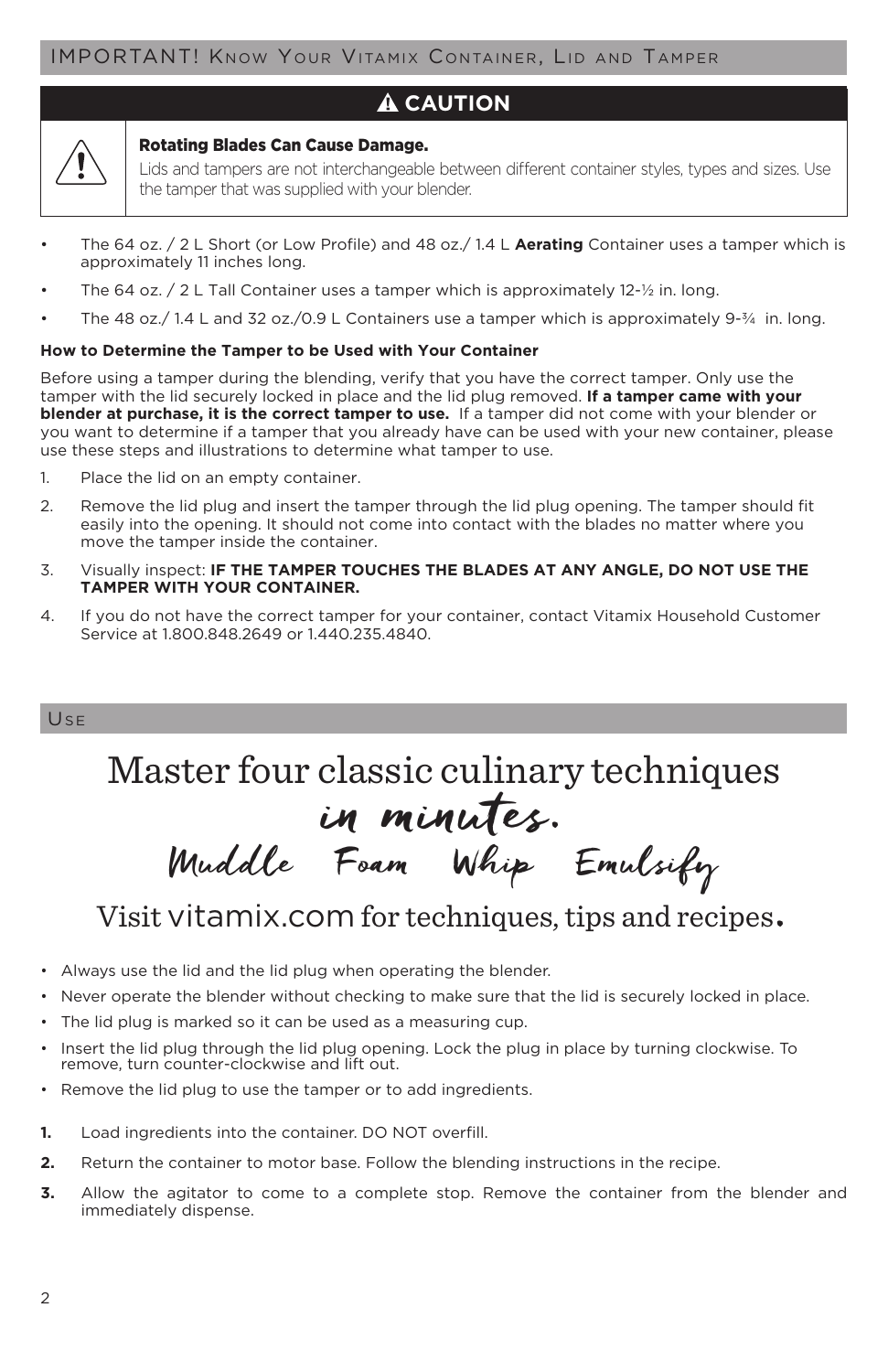- To prolong container life, Vitamix recommends using soaps with a low PH balance, such as liquid dishwashing detergent.
- Recommended sanitizing solution: 1 tsp. household bleach in 2 qt. (16 cups) water.
- When storing the lid on the container, either remove the lid plug or thoroughly dry both the lid and container to avoid trapping moisture.

**Note:** Your Vitamix container is designed to be completely cleanable without removing the retainer nut and agitator. DO NOT attempt to remove the retainer nut or agitator from the container. If your container is damaged, please do not use. Contact Vitamix Customer Service IMMEDIATELY.

The parts are dishwasher-safe. If preferred, wash the parts in warm soapy water. Rinse clean under running water, then dry.

#### To Hand Wash:

- **1.** Fill the container half full with warm water and add a couple of drops of dish washing liquid.
- **2.** Snap or push the complete 2-Part lid into the locked position.
- **3.** Perform one of the following:
	- Variable Speed:
	- **a.** Make sure the Variable Speed dial is set to Variable Speed 1.
	- **b.** Press the Start / Stop.
	- **c.** Slowly increase variable speed to 10.
	- **d.** Run the machine for 30 to 60 seconds.
	- **e.** Rotate the Variable Speed dial back to Variable 1.
- **4.** Rinse and drain all pieces.

#### **To Sanitize: (Bleach)**

- **1.** Follow the cleaning instructions above.
- **2.** Fill the container half full of water and add 1 teaspoon of liquid bleach.
- **3.** Snap or push the complete 2-part lid into the locked position.
- **4.** Perform the following:
	- **a.** Make sure the Variable Speed dial is set to Variable Speed 1.
	- **b.** Press the Start / Stop.
	- **c.** Slowly increase variable speed to 10.
	- **d.** Run the machine for 30 to 60 seconds.
	- **e.** Rotate the Variable Speed dial back to Variable 1.
- **5.** Allow the mixture to stand in the container for an additional 1 ½ minutes.
- **6.** Pour out the bleach mixture. Allow the container to air dry. Do not rinse after sanitizing.

#### **To Sanitize: (Vinegar)**

- **1.** Follow the cleaning instructions above.
- **2.** In the container, dilute 16oz. of vinegar in 16oz. water.
- **3.** Snap or push the complete 2-part lid into the locked position.
- **4.** Perform the following:
	- **a.** Make sure the Variable Speed dial is set to Variable Speed 1.
	- **b.** Press the Start / Stop.
	- **c.** Slowly increase variable speed to 10.
	- **d.** Run the machine for 30 to 60 seconds.
	- **e.** Rotate the Variable Speed dial back to Variable 1.
- **5.** Allow the mixture to stand in the container for an additional 3 full minutes. Total contact time of the vinegar solution in the container should equal 5 minutes.
- **6.** Pour the vinegar solution out of the container over the inside surface of the 2-part lid. Repeat the sanitization procedure a second time.
- **7.** Allow the container and lid to air dry. Do not rinse after sanitising. If necessary, rinse immediately before the next use.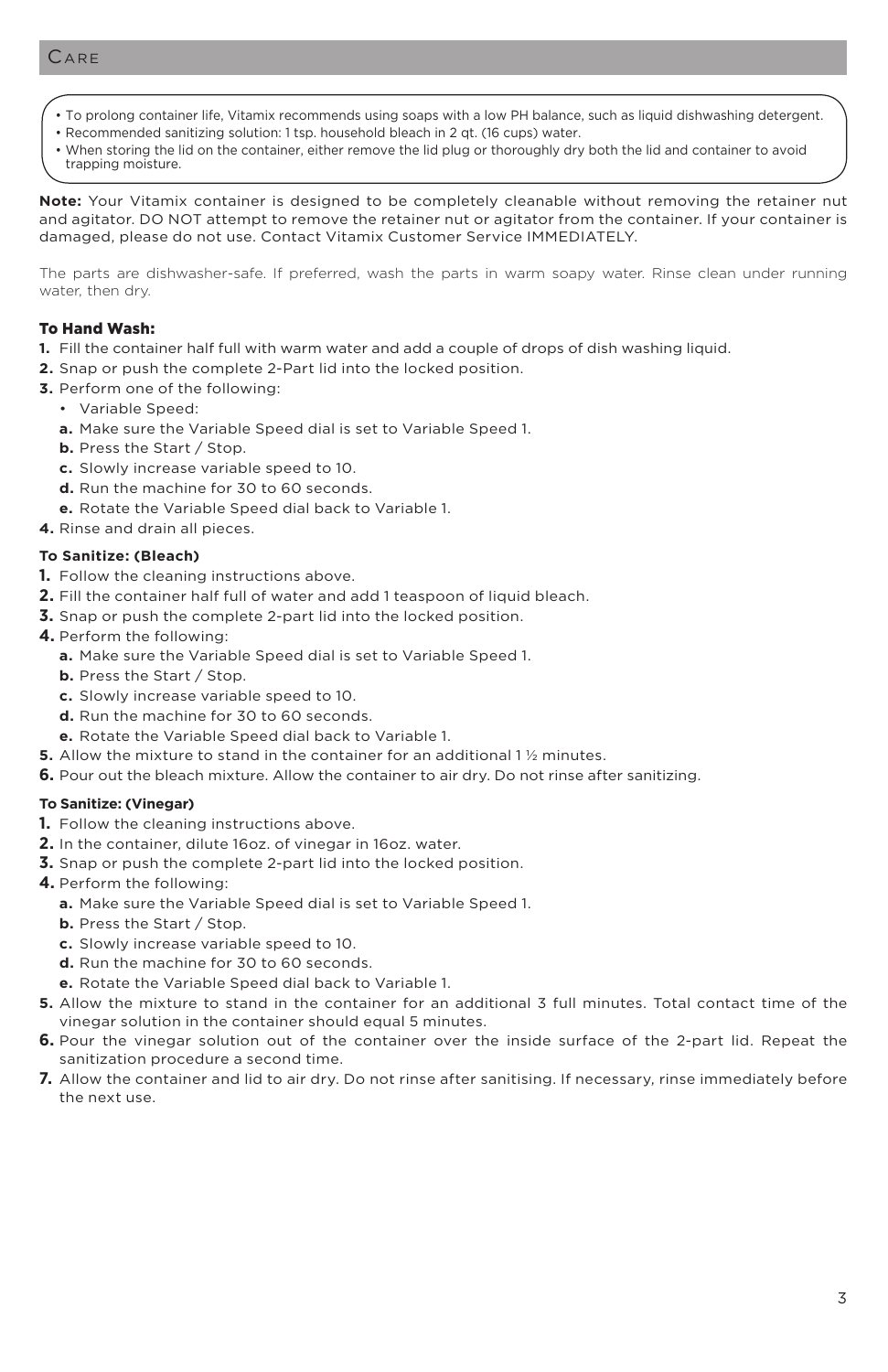#### 3-Year Container Warranty

#### **1.** WHAT IS COVERED

Vita-Mix Corporation ("Vitamix") warrants that the Container will be free from defects in material or workmanship and will withstand wear and tear from ordinary household use for 3 years from the date of purchase. Vitamix will, within 30 days of receipt of the returned product, repair the failed Container free of charge. If, in Vitamix's sole discretion, the failed Container or Container Component cannot be repaired, Vitamix will elect to either (A) replace the Container free of charge or (B) refund the full purchase price to the owner, unless Vitamix receives prior written notice of the owner's preference.

#### **2.** WHO CAN SEEK WARRANTY COVERAGE.

This Warranty is extended by Vitamix to the owner of this Container for personal household use only. This Warranty does not apply to products used for commercial, rental or re-sale purposes.

#### **3.** WHAT IS COVERED.

Vitamix warrants to the owner that if this Container fails within 3 years from the date of purchase due to a defect in material or workmanship or as a result of normal wear and tear from ordinary household use, Vitamix will, within 30 days of receipt of the returned Container, repair the failed Container or component part free of charge.

If, in Vitamix's sole discretion, the failed Container cannot be repaired, Vitamix will elect to either (A) replace the Container free of charge or (B) refund the full purchase price to the owner, unless Vitamix receives prior written notice of the owner's preference.

#### **4.** WHAT IS NOT COVERED.

This Warranty does not apply to Container used commercially or in non-household applications. This Warranty does not cover cosmetic changes that do not affect performance, such as discoloration or the effects of the use of abrasives or cleaners or food build up. This Warranty is only valid if the Container is used and maintained in accordance with the instructions, warnings and safeguards contained in the owner's manual.

Vitamix will not be responsible for the<br>cost of any unauthorized warranty repairs. any unauthorized warranty repairs.

**REPAIR, REPLACEMENT OR REFUND OF THE PURCHASE PRICE ARE THE EXCLUSIVE REMEDIES OF PURCHASER AND THE SOLE LIABILITY OF VITAMIX UNDER THIS WARRANTY. NO EMPLOYEE OR REPRESENTATIVE OF VITAMIX IS AUTHORIZED TO MAKE ANY ADDITIONAL WARRANTY OR ANY MODIFICATION TO THIS WARRANTY WHICH MAY BE BINDING UPON VITAMIX. ACCORDINGLY, PURCHASER SHOULD NOT RELY UPON ANY ADDITIONAL STATEMENTS MADE BY ANY EMPLOYEE OR REPRESENTATIVE OF VITAMIX. IN NO EVENT, WHETHER BASED ON CONTRACT, INDEMNITY, WARRANTY, TORT (INCLUDING NEGLIGENCE), STRICT LIABILITY OR OTHERWISE, SHALL VITAMIX BE LIABLE FOR ANY SPECIAL, INDIRECT, INCIDENTAL OR CONSEQUENTIAL DAMAGES, INCLUDING, WITHOUT LIMITATION, LOSS OF PROFIT OR REVENUE.** 

Some states do not allow limits on warranties. In such states, the above limitations may not apply to you. Outside the U.S.A. and Canada, other warranties may apply.

#### 5. WHAT VOIDS THIS WARRANTY.

Abuse, misuse, negligent use, alteration of the Container, exposure to abnormal or extreme conditions, or failure to follow the operating instructions in this manual will void this Warranty.

The Warranty is also void if repairs to the Container are performed by someone other than either Vitamix or an authorized Vitamix Service Provider or if any component part of a Blender subject to this Warranty is used in combination with a blender base or container that is not expressly authorized by Vitamix.

#### **6.** HOW TO OBTAIN RETURN AUTHORIZATION UNDER THIS WARRANTY.

In the event that you need service or repair, please call Vitamix Customer Service at 1.800.848.2649 or 1.440.235.4840.

Within the U.S.A. and Canada, this Warranty is honored directly through the Vita-Mix Corporation.

You will be deemed to have accepted the returned product "as is" upon delivery unless you notify Vitamix of any problem, including shipment damage, within 48 hours of delivery.



Vita-Mix® Corporation 8615 Usher Road Cleveland, OH 44138-2103 U.S.A.

#### **vitamix.com**

©2018 Vita-Mix<sup>®</sup> Corporation. No part of this publication may be reproduced or transmitted in any form or by any means, or stored in a database or retrieval system, without the written permission of the Vita-Mix® Corporation.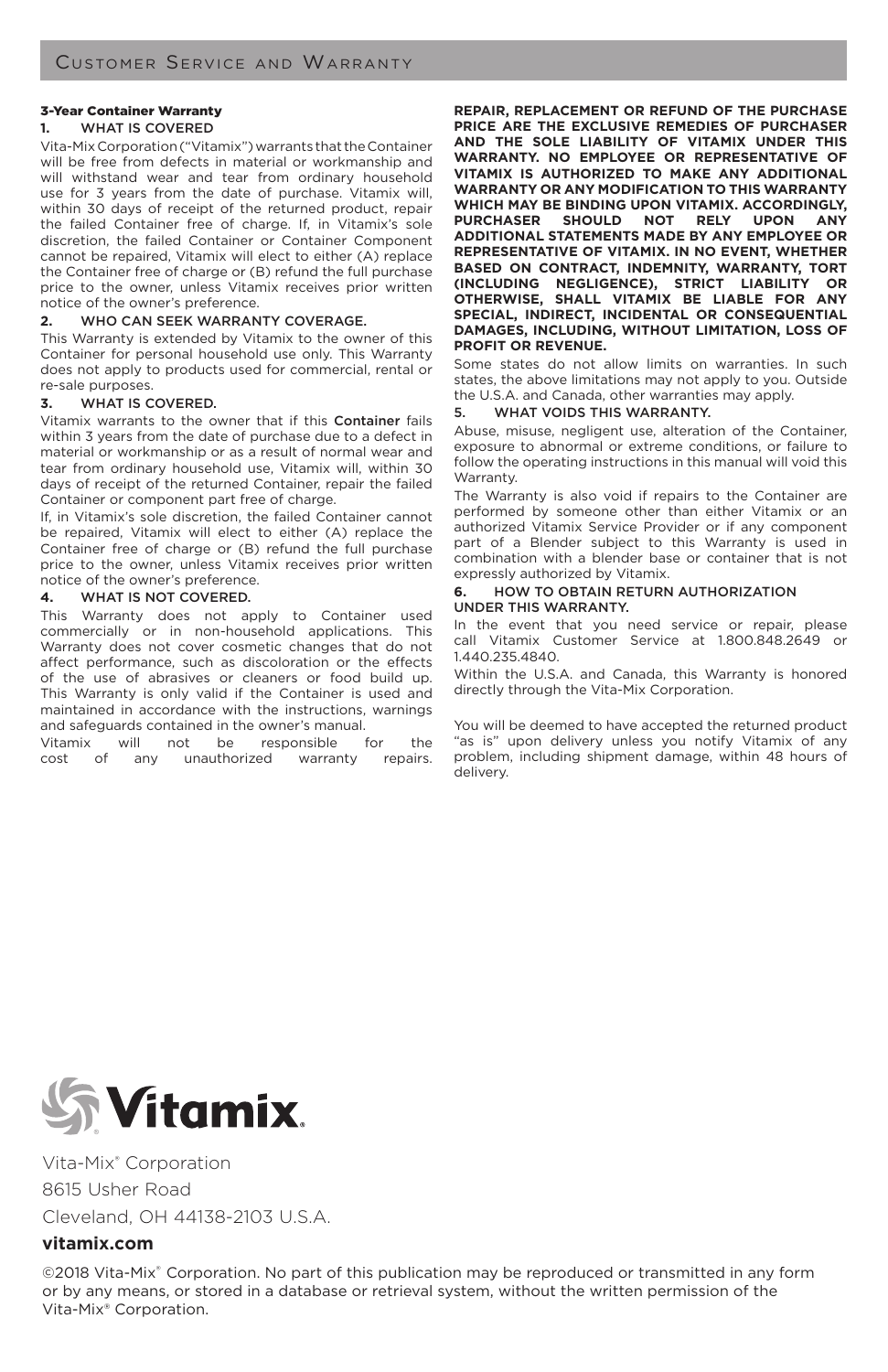## *<u><b>AVitamix.</u>*  $AER$ <sup>TM</sup>

## Récipient d'aération

VM0190

Compatible avec tous les mélangeurs Vitamix de taille standard.









Séries Ascent™et Venturist™

C®-/G®-Séries

Mélangeurs individuels<sup>série S®</sup>

#### Mesures de sécurité importantes

**AVERTISSEMENT :** Afin d'éviter les risques de blessures graves lors de l'utilisation de votre mélangeur Vitamix®, adoptez des mesures de sécurité essentielles,

#### notamment celles qui suivent. LIRE TOUTES LES INSTRUCTIONS, MESURES DE SÉCURITÉ ET MISES EN GARDE.

- **1.** Lisez toutes les instructions.
- **2.** Cet appareil n'est pas conçu pour être utilisé par des enfants, des personnes dont les capacités physiques, sensorielles ou mentales sont réduites, ou qui n'ont pas suffisamment d'expérience et de connaissances, ni pour être utilisé à proximité de ces personnes. Une surveillance étroite est requise lorsqu'un appareil est utilisé par des enfants ou des personnes à capacités réduites, ou à proximité de ceux-ci.
- **3.** Évitez tout contact avec les pièces en mouvement.
- **4.** La modification du récipient, y compris l'utilisation de pièces qui ne sont pas des pièces authentiques et autorisées par Vitamix, peut provoquer un incendie, une décharge électrique ou des blessures.
- **5.** Gardez les mains et les ustensiles hors du récipient pendant l'utilisation afin de réduire le risque de blessures corporelles graves ou de dommages au mélangeur. Vous pouvez utiliser un grattoir ou une spatule en caoutchouc, mais uniquement lorsque le mélangeur Vitamix ne fonctionne pas.
- **6.** Ne laissez aucun corps étranger dans le récipient, comme des cuillères, des fourchettes, des couteaux ou le bouchon du couvercle, car ils pourraient endommager l'agitateur ainsi que d'autres composantes lors du démarrage de l'appareil et provoquer des blessures.
- **7.** Ne tentez jamais d'utiliser un appareil aux lames ou aux prises d'entraînement endommagées.
- **8.** Utilisez l'appareil en vous assurant chaque fois que le couvercle et la prise du couvercle sont bien en place.
- **9.** Lors que vous mélangez des liquides ou d'autres ingrédients chauds, soyez prudent; le jet ou la vapeur qui s'échappent peuvent provoquer des brûlures.
- **10.** Le récipient comporte une ligne de remplissage maximum. Ne remplissez pas le récipient au-dessus de la ligne de remplissage maximum.
- **11.** Faites en sorte que la température à l'intérieur du récipient ne dépasse pas 200°F.

AVIS: LE NON-RESPECT DE TOUTE MESURE DE SÉCURITÉ OU DIRECTIVE IMPORTANTE VISANT UNE UTILISATION SÉCURITAIRE CONSTITUE UNE UTILISATION INAPPROPRIÉE DE VOTRE MÉLANGEUR VITAMIX, CE QUI EST SUSCEPTIBLE D'ANNULER VOTRE GARANTIE ET DE PROVOQUER DES BLESSURES GRAVES.



*Le choix sensé*

Vitamix.com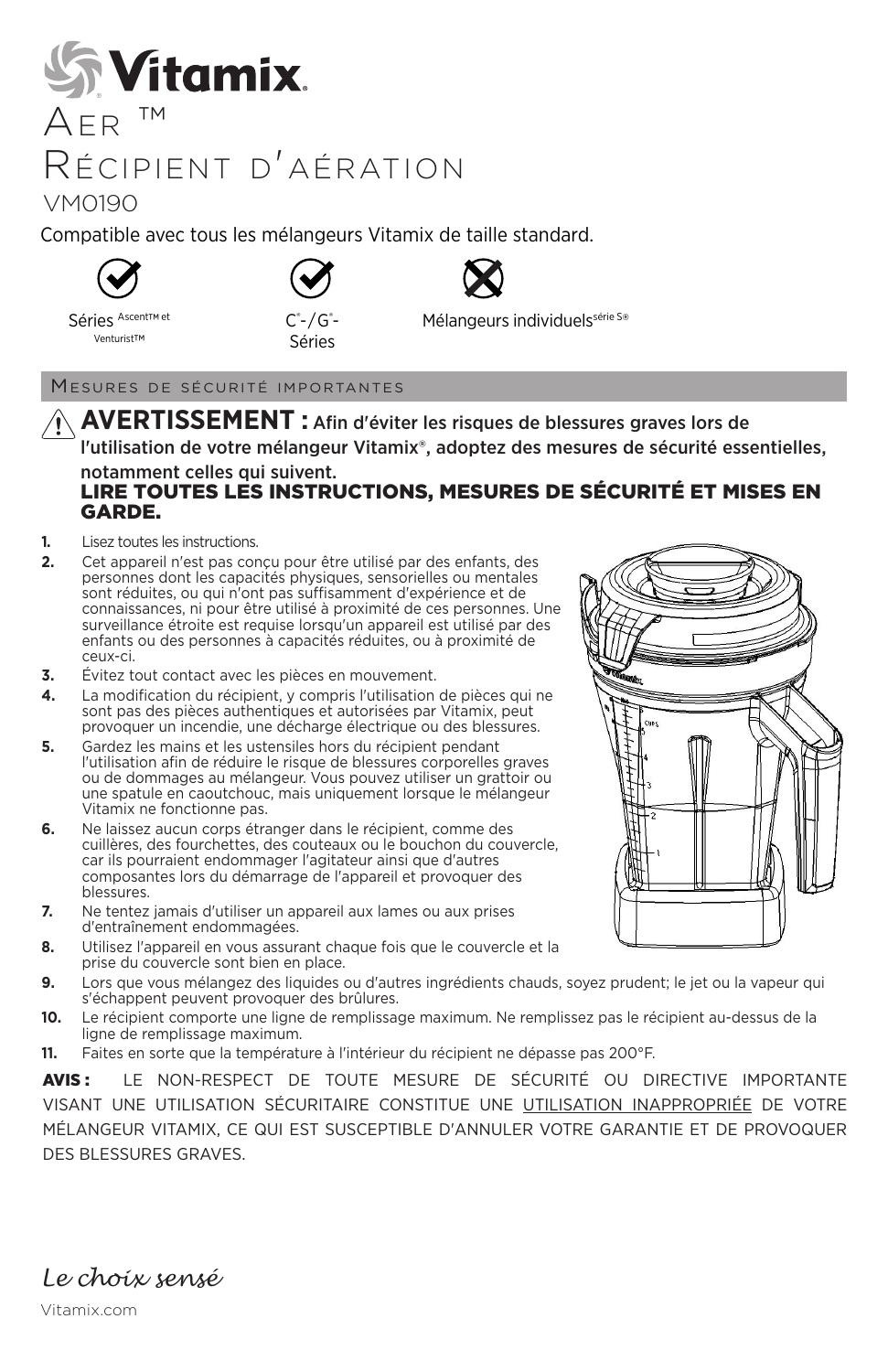### **MISE EN GARDE**

#### Les lames rotatives peuvent causer des dommages.

Les couvercles et les pilons ne sont pas interchangeables entre les différents styles, types et formats de récipients. Utilisez le pilon qui a été fourni avec votre mélangeur.

- Le récipient d'aération de 2 L (64 oz) compact **(ou à profil bas)** fonctionne avec un pilon d'une longueur approximative de 28 cm (11 po).
- Le récipient de 2 L (64 oz) haut fonctionne avec un pilon d'une longueur approximative de 32 cm (12 ½ po).
- Les récipients de 1,4 L (48 oz) et de 0,9 L (32 oz) fonctionnent avec un pilon d'une longueur approximative de 25 cm  $(9 \frac{3}{4}$  po).

#### **Comment déterminer quel pilon utiliser avec votre récipient**

Avant d'utiliser un pilon pendant que le mélangeur est en marche, assurez-vous d'avoir le pilon approprié. Utilisez le pilon uniquement lorsque le couvercle est verrouillé de façon sécuritaire et que le bouchon du couvercle est retiré. **Si un pilon accompagnait votre mélangeur au moment de l'achat, il s'agit du bon pilon à utiliser.** Si aucun pilon n'accompagnait votre mélangeur ou si vous souhaitez savoir si un pilon que vous possédez déjà peut être utilisé avec votre nouveau récipient, suivez les étapes et les illustrations suivantes afin de déterminer quel pilon utiliser.

- 1. Placez le couvercle sur un récipient vide.
- 2. Retirez le bouchon du couvercle et insérez le pilon par l'ouverture du bouchon du couvercle. Le pilon doit s'insérer facilement dans l'ouverture. Le pilon ne doit pas entrer en contact avec les lames, quel que soit l'endroit où vous le déplacez dans le récipient.
- 3. Contrôle visuel : **SI LE PILON TOUCHE LES LAMES À UN QUELCONQUE ANGLE, N'UTILISEZ PAS CE PILON AVEC VOTRE RÉCIPIENT.**
- 4. Si vous ne possédez pas le pilon approprié pour votre récipient, communiquez avec le service à la clientèle pour usage domestique Vitamix, au 1.800.848-2649 ou au 1.440.235-4840.

#### **UTILISATION**

Maîtrisez quatre techniques culinaires<br>classiques<br>en quelques minutes.<br>Brasser...Mousser...Fouetter...Émulsifier

## Visitez vitamix.com pour obtenir des techniques, des

## conseils et des recettes.

- Utilisez toujours le couvercle et le bouchon du couvercle lorsque le mélangeur fonctionne.
- N'utilisez jamais le mélangeur sans vérifier que le couvercle est bien verrouillé.
- Le bouchon du couvercle comporte des marques afin de pouvoir servir de tasse à mesurer.
- Insérez la prise du couvercle dans l'ouverture prévue à cet effet. Verrouillez le couvercle en le tournant dans le sens horaire. Pour le retirer, tournez-le dans le sens antihoraire avant de le soulever.
- Retirez le bouchon du couvercle pour utiliser le pilon ou ajouter des ingrédients.
- **1.** Mettre tous les ingrédients dans le récipient. NE PAS trop remplir.
- **2.** Replacer le récipient sur le socle-moteur. Suivre les instructions de mélange indiquées dans la recette.
- **3.** Laisser l'agitateur parvenir à un arrêt complet. Retirer le récipient du mélangeur et servir immédiatement.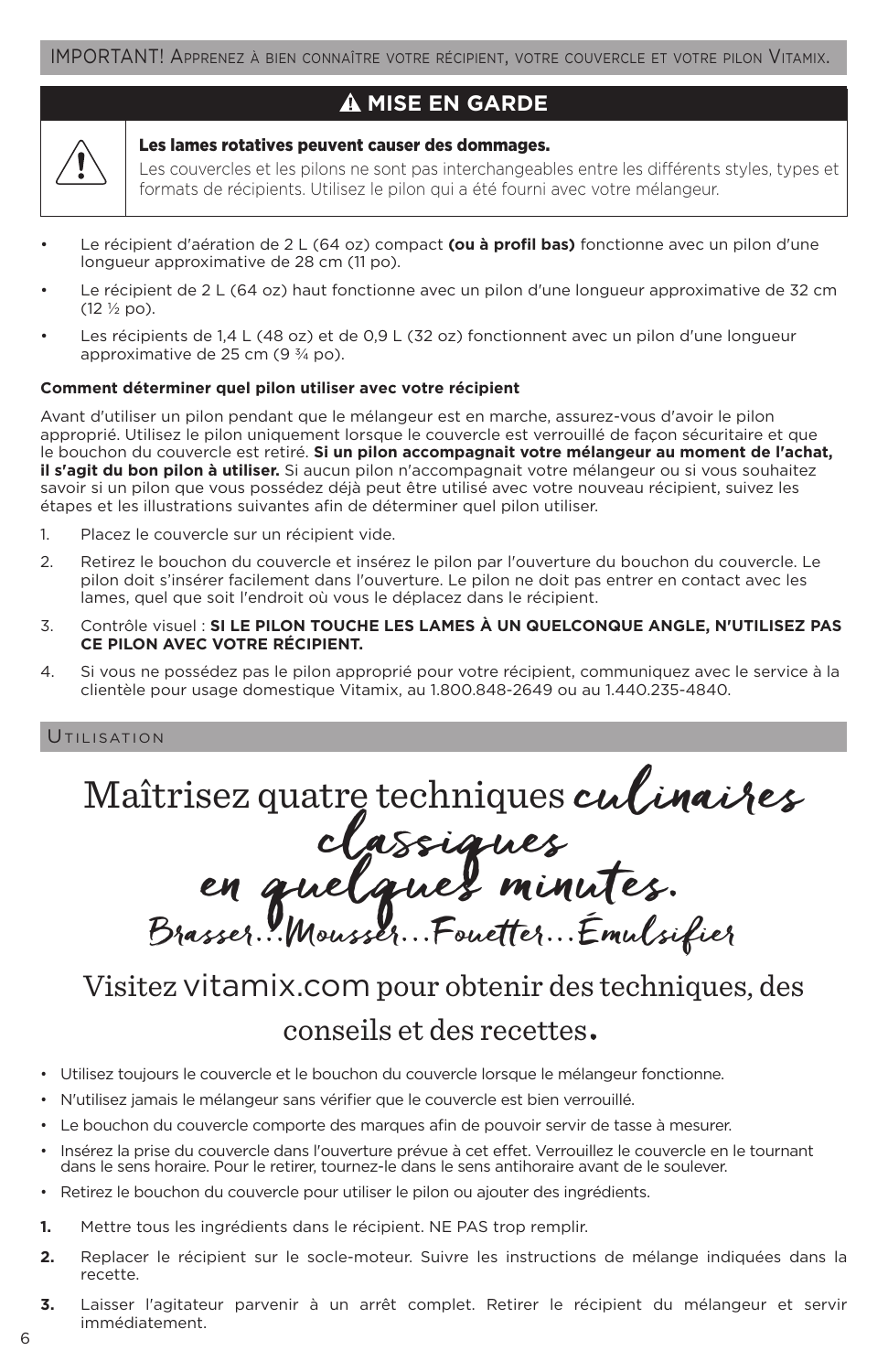- Afin de prolonger la vie du récipient, Vitamix recommande d'utiliser des savons ayant un PH faible, comme un détergent à vaisselle liquide.
- Solution désinfectante recommandée : 1 cuillère à thé d'eau de Javel dans 1,89 litre (16 tasses) d'eau.
- Lorsque vous rangez le couvercle du récipient, retirez le bouchon du couvercle ou encore, séchez
- soigneusement le couvercle et le récipient pour éviter d'emprisonner l'humidité.

**Remarque :** Votre récipient Vitamix est conçu pour être entièrement lavable sans devoir retirer le boulon de retenue et l'agitateur. NE TENTEZ PAS de retirer le boulon de retenue ou l'agitateur du récipient. Si votre récipient est endommagé, veuillez ne pas l'utiliser. Communiquez IMMÉDIATEMENT avec le service à la clientèle de Vitamix.

Les pièces sont lavables au lave-vaisselle. Vous pouvez également laver ces pièces dans l'eau chaude savonneuse, selon la préférence. Rincez-les bien sous l'eau courante, puis séchez-les.

#### Pour le lavage à la main :

- **1.** Remplissez le récipient d'eau chaude jusqu'à la moité et ajoutez quelques gouttes de savon à vaisselle.
- **2.** Refermez ou abaissez le couvercle à deux pièces en position verrouillée.
- **3.** Effectuez une des opérations suivantes :
	- Vitesse variable :
	- **a.** Assurez-vous de régler le cadran de vitesse variable à 1.
	- **b.** Appuyez sur Démarrer/Arrêter.
	- **c.** Augmentez la vitesse graduellement jusqu'à la Variable 10.
	- **d.** Faites fonctionner l'appareil pendant 30 à 60 secondes.
	- **e.** Ramenez le cadran de vitesse variable à la Variable 1.
- **4.** Rincez et égouttez toutes les pièces.

#### **Pour désinfecter : (à l'eau de Javel)**

- **1.** Suivez les instructions de nettoyage décrites précédemment.
- **2.** Remplissez le récipient d'eau jusqu'à la moitié et ajoutez 5 ml (1 cuillère à thé) d'eau de Javel.
- **3.** Refermez ou abaissez le couvercle à deux pièces en position verrouillée.
- **4.** Effectuez les opérations suivantes :
	- **a.** Assurez-vous de régler le cadran de vitesse variable à 1.
	- **b.** Appuyez sur Démarrer/Arrêter.
	- **c.** Augmentez la vitesse graduellement jusqu'à la Variable 10.
	- **d.** Faites fonctionner l'appareil pendant 30 à 60 secondes.
	- **e.** Ramenez le cadran de vitesse variable à la Variable 1.
- **5.** Laissez le mélange reposer dans le récipient pendant 1 ½ minute supplémentaire.
- **6.** Videz le mélange d'eau de Javel. Laissez le récipient sécher à l'air. Ne le rincez pas après la désinfection.

#### **Pour désinfecter : (au vinaigre)**

- **1.** Suivez les instructions de nettoyage décrites précédemment.
- **2.** Dans le récipient, diluez 16 oz de vinaigre dans 16 oz d'eau.
- **3.** Refermez ou abaissez le couvercle à deux pièces en position verrouillée.
- **4.** Effectuez les opérations suivantes :
	- **a.** Assurez-vous de régler le cadran de vitesse variable à 1.
	- **b.** Appuyez sur Démarrer/Arrêter.
	- **c.** Augmentez la vitesse graduellement jusqu'à la Variable 10.
	- **d.** Faites fonctionner l'appareil pendant 30 à 60 secondes.
	- **e.** Ramenez le cadran de vitesse variable à la Variable 1.
- **5.** Laissez le mélange reposer dans le récipient pendant 3 minutes supplémentaires. La durée de contact totale de la solution de vinaigre dans le récipient doit être de 5 minutes.
- **6.** Versez la solution de vinaigre contenue dans le récipient sur l'intérieur du couvercle à deux pièces. Répétez la procédure de désinfection une seconde fois.
- **7.** Laissez le récipient et le couvercle sécher à l'air. Ne les rincez pas après la désinfection. Au besoin, rincezles juste avant l'utilisation suivante.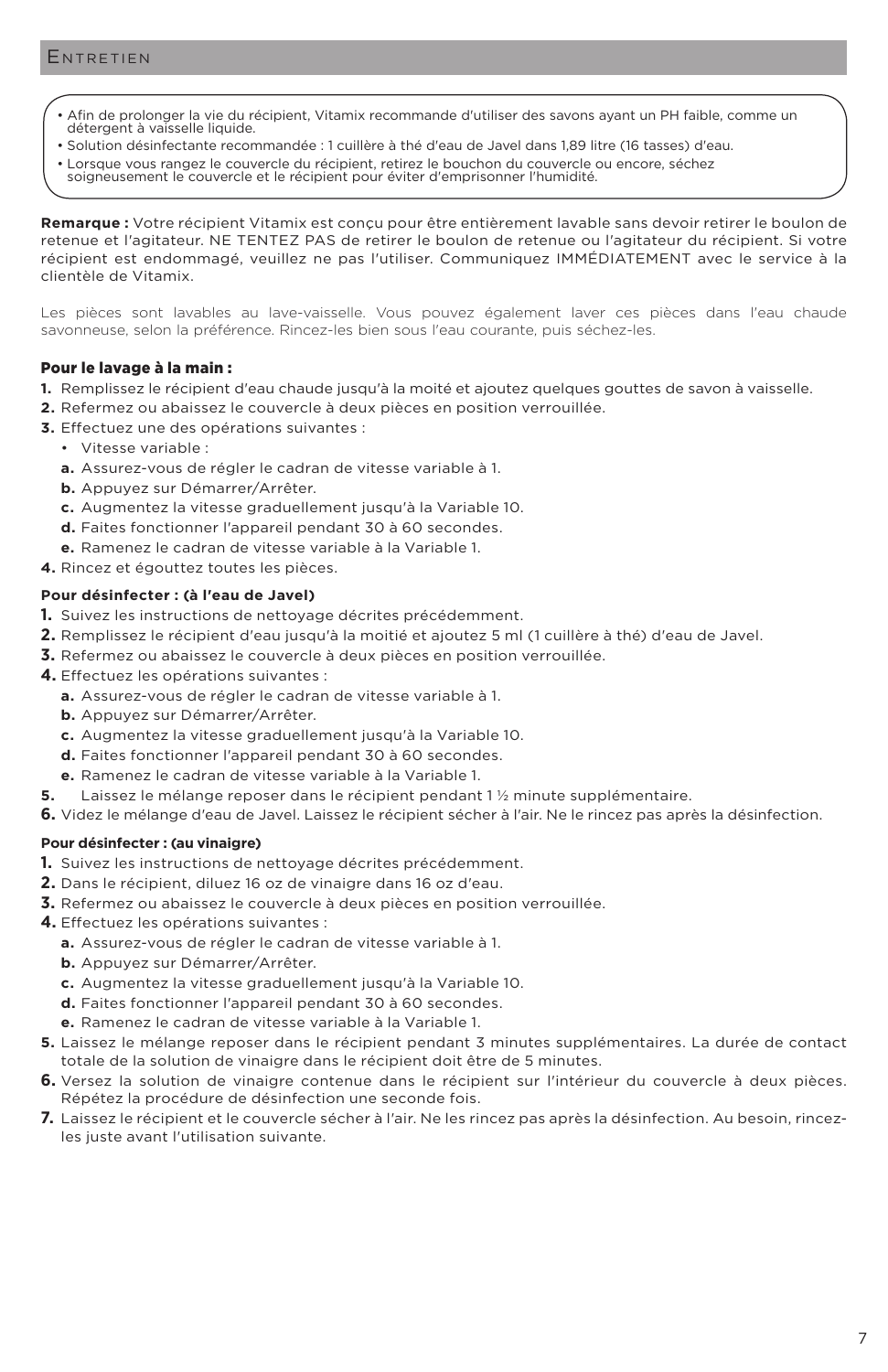#### Garantie de 3 ans sur le récipient

#### **1.** CE QUI EST COUVERT

Vita-Mix Corporation (« Vitamix ») garantit que les accessoires (support à pilon, racloir à lame) seront exempts de défauts matériels ou de fabrication et résisteront à l'usure d'un usage domestique normal pendant 1 an suivant la date d'achat. Vitamix réparera sans frais l'accessoire défectueux dans les 30 jours suivant la réception du produit retourné. Si, à la seule discrétion de Vitamix, le récipient ou la composante du récipient défectueux ne peut être réparé, Vitamix choisira (A) de remplacer le récipient gratuitement, ou (B) de rembourser le prix d'achat intégral au propriétaire, à moins que Vitamix ne reçoive un avis écrit préalable à propos de la préférence du propriétaire.

#### **2.** PERSONNES POUVANT BÉNÉFICIER DE LA COUVERTURE DE CETTE GARANTIE

La présente garantie est offerte par Vitamix au propriétaire du récipient, lequel est uniquement destiné à un usage domestique personnel. Elle ne s'applique pas aux produits utilisés à des fins commerciales, de location ou de revente.

#### **3.** CE QUI EST COUVERT

Vitamix garantit au propriétaire que si cerécipient comporte une défectuosité attribuable à un défaut matériel ou de fabrication ou à l'usure d'un usage domestique normal dans la première année suivant la date d'achat, Vitamix réparera sans frais la composante ou le récipient défectueux dans les 30 jours suivant la réception du récipient retourné.

Si, à la seule discrétion de Vitamix, le récipient défectueux ne peut être réparé, Vitamix choisira (A) de remplacer le récipient gratuitement, ou (B) de rembourser le prix d'achat intégral au propriétaire, à moins que Vitamix ne reçoive un avis écrit préalable à propos de la préférence du propriétaire.

#### **4.** CE QUI N'EST PAS COUVERT

Cette garantie ne s'applique pas aux récipients qui ont été utilisés pour des applications commerciales ou usages autres que domestiques. Elle ne couvre pas les changements d'ordre esthétique qui n'affectent pas la performance, tels que la décoloration ou l'effet de l'usage d'abrasifs ou de nettoyants, ou des accumulations de nourriture. Cette garantie n'est valable que si le récipient est utilisé et entretenu conformément aux directives, aux mises en garde et aux mesures de sécurité contenues dans le guide d'utilisation.

Vitamix ne sera pas responsable du<br>coût des réparations non autorisées réparations non

LA RÉPARATION, LE REMPLACEMENT OU **REMBOURSEMENT DU PRIX D'ACHAT DE L'APPAREIL CONSTITUENT LES RECOURS EXCLUSIFS DE L'ACHETEUR ET LA SEULE RESPONSABILITÉ DE VITAMIX SOUS CETTE GARANTIE. AUCUN EMPLOYÉ OU REPRÉSENTANT DE VITAMIX N'EST AUTORISÉ À OFFRIR UNE GARANTIE SUPPLÉMENTAIRE OU À APPORTER UNE MODIFICATION À LA PRÉSENTE GARANTIE QUI POURRAIT ENGAGER VITAMIX. PAR CONSÉQUENT, L'ACHETEUR NE DOIT SE FIER À AUCUNE AUTRE DÉCLARATION FAITE PAR UN EMPLOYÉ OU UN REPRÉSENTANT DE VITAMIX. EN AUCUN CAS, QUE CE SOIT EN RAISON D'UN CONTRAT, D'UNE INDEMNITÉ, D'UNE GARANTIE, D'UN DÉLIT (NOTAMMENT LA NÉGLIGENCE), D'UNE RESPONSABILITÉ ABSOLUE OU AUTRE, VITAMIX NE POURRA ÊTRE RESPONSABLE DE DOMMAGES PARTICULIERS, INDIRECTS, ACCIDENTELS OU IMMATÉRIELS, NOTAMMENT, MAIS SANS S'Y LIMITER, LA PERTE D'UN PROFIT OU D'UN REVENU.**

Certains États ne permettent pas les restrictions sur les garanties. Dans ces États, les restrictions susmentionnées pourraient ne pas s'appliquer à vous. À l'extérieur des États-Unis et du Canada, d'autres garanties peuvent s'appliquer.

#### 5. CE QUI ANNULE LA PRÉSENTE GARANTIE

L'utilisation abusive, inappropriée ou négligente, l'altération du récipient, l'exposition à des conditions anormales ou extrêmes et le non-respect des directives d'utilisation contenues dans ce guide annulent la présente garantie.

La présente garantie s'annule également si des réparations sont effectuées sur le récipient par une autre personne ou entité que Vitamix ou un fournisseur de service autorisé par Vitamix, ou si une composante du mélangeur couverte par cette garantie est utilisée en combinaison avec un soclemoteur ou un récipient qui n'est pas expressément autorisé par Vitamix.

#### **6.** COMMENT OBTENIR UNE AUTORISATION DE RETOUR EN VERTU DE LA PRÉSENTE GARANTIE

Si vous avez besoin d'un service ou d'une réparation, veuillez téléphoner au service à la clientèle Vitamix au 1 800 848-2649 ou au 1 440 235-4840.

Aux États-Unis et au Canada, la présente garantie est directement honorée par Vita-Mix Corporation.

Il sera considéré que vous avez accepté le produit retourné « tel quel » lors de la livraison, sauf si vous informez Vitamix de tout problème, y compris les dommages causés lors de l'expédition, dans les 48 heures suivant la livraison.



Vita-Mix® Corporation 8615 Usher Road Cleveland, Ohio, 44138-2103, É.-U.

#### **Vitamix.com**

©2018 Vita-Mix®Corporation. Aucune partie de cette publication ne peut être reproduite ou transmise de quelque façon que ce soit, ou entreposée dans une banque de données ou un système d'extraction sans l'autorisation écrite de Vita-Mix® Corporation.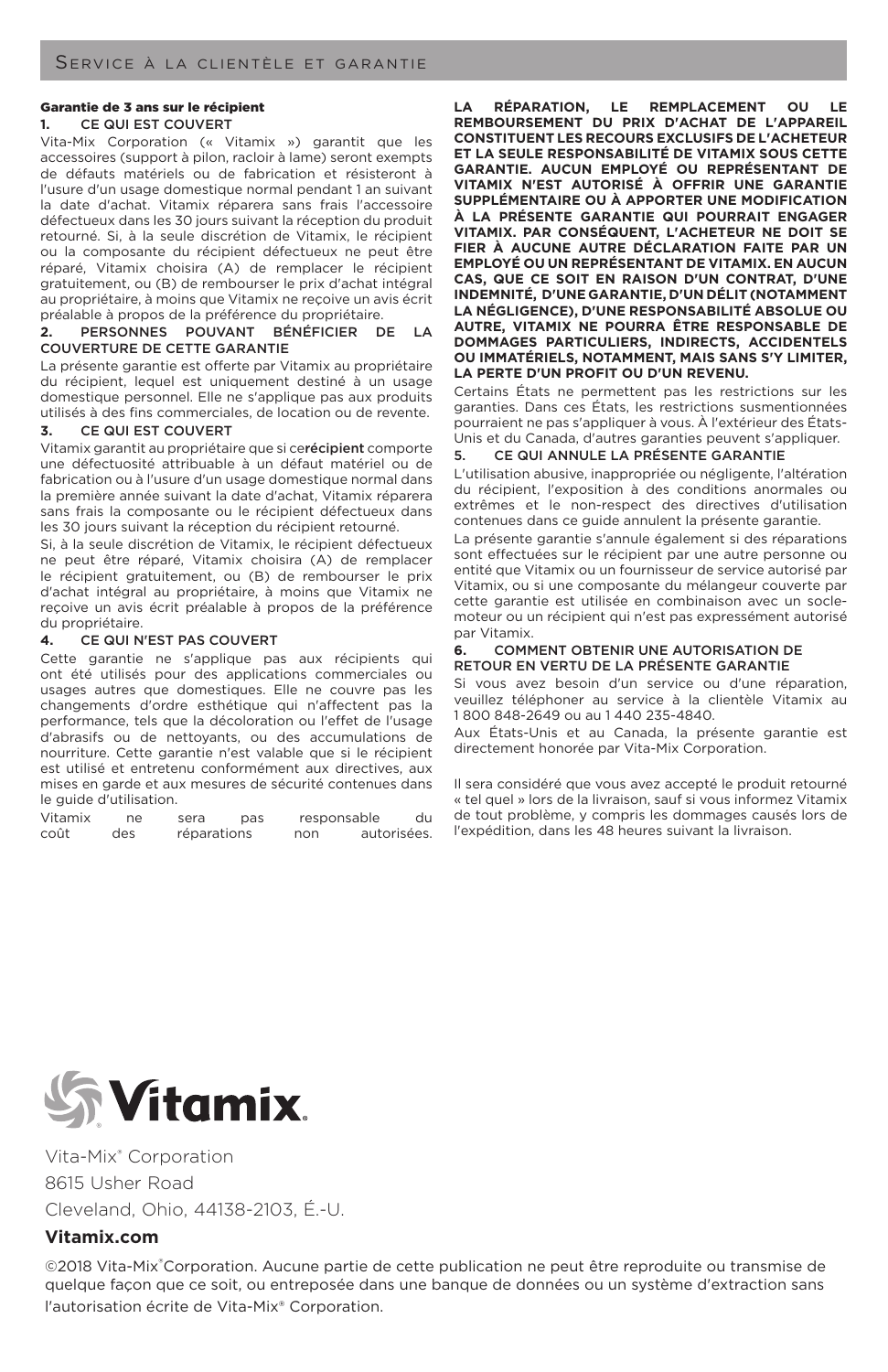

## Vaso para aireación

VM0190

Compatible con todas las licuadoras Vitamix de tamaño estándar.





- / G® serie



Series Ascent™ y Venturist<sup>™</sup>

Serie S-Licuadoras personales

Medidas de seguridad importantes

**ADVERTENCIA:** Para evitar el riesgo de lesionarse gravemente mientras usa su licuadora Vitamix®, debe tomar precauciones de seguridad básicas, entre

#### las que podemos mencionar las siguientes. LEA TODAS LAS INSTRUCCIONES, MEDIDAS DE SEGURIDAD Y ADVER-TENCIAS.

- **1.** Lea todas las instrucciones.
- **2.** No deben utilizarla niños ni personas con discapacidades físicas, sensoriales o mentales, ni debe utilizarse cerca de estos, tampoco deben utilizarla aquellas personas que no tengan la experiencia ni los conocimientos necesarios. Es necesario supervisar de cerca cuando un aparato se utilicen niños o personas discapacitadas o se utilice cerca de estos.
- **3.** Evite el contacto con las piezas móviles.
- **4.** La alteración o modificación del vaso, incluyendo el uso de cualquier parte no autorizada originalmente por Vitamix, podría causar un incendio, una descarga eléctrica o una lesión.
- **5.** Mantenga las manos y los utensilios fuera del vaso mientras licúa para reducir el riesgo de lesiones personales graves o daños a la licuadora. Se puede usar un raspador o espátula de goma, pero solo cuando la licuadora Vitamix no esté funcionando.
- **6.** No deje objetos extraños, tales como cucharas, tenedores, cuchillos o el tapón de la tapa dentro del vaso ya que esto podría dañar el agitador y otros componentes al poner en marcha la licuadora, además de que podría ocasionar alguna lesión.
- **7.** Nunca intente usar la licuadora si las cuchillas o los acoples están dañados.
- **8.** Utilice siempre la licuadora con la tapa y el tapón de la tapa firmemente colocados en su lugar.
- **9.** Al licuar líquidos u otros ingredientes calientes, sea precavido; el chorro o escape de vapor podría causar escaldaduras o quemaduras.
- **10.** El vaso cuenta con una línea que marca el llenado máximo. No llene el vaso más allá de esta línea.
- **11.** No permita que la temperatura dentro del vaso supere los 93 °C (200 °F).

AVISO: EL NO SEGUIR CUALQUIERA DE LAS MEDIDAS DE SEGURIDAD E INSTRUCCIONES IMPORTANTES PARA UN USO SEGURO SE CONSIDERA UN USO INCORRECTO DE SU LICUADORA VITAMIX, LO QUE PODRÍA ANULAR SU GARANTÍA Y OCASIONAR UN RIESGO DE LESIONES GRAVES.

## *La elección más inteligente*

vitamix.com

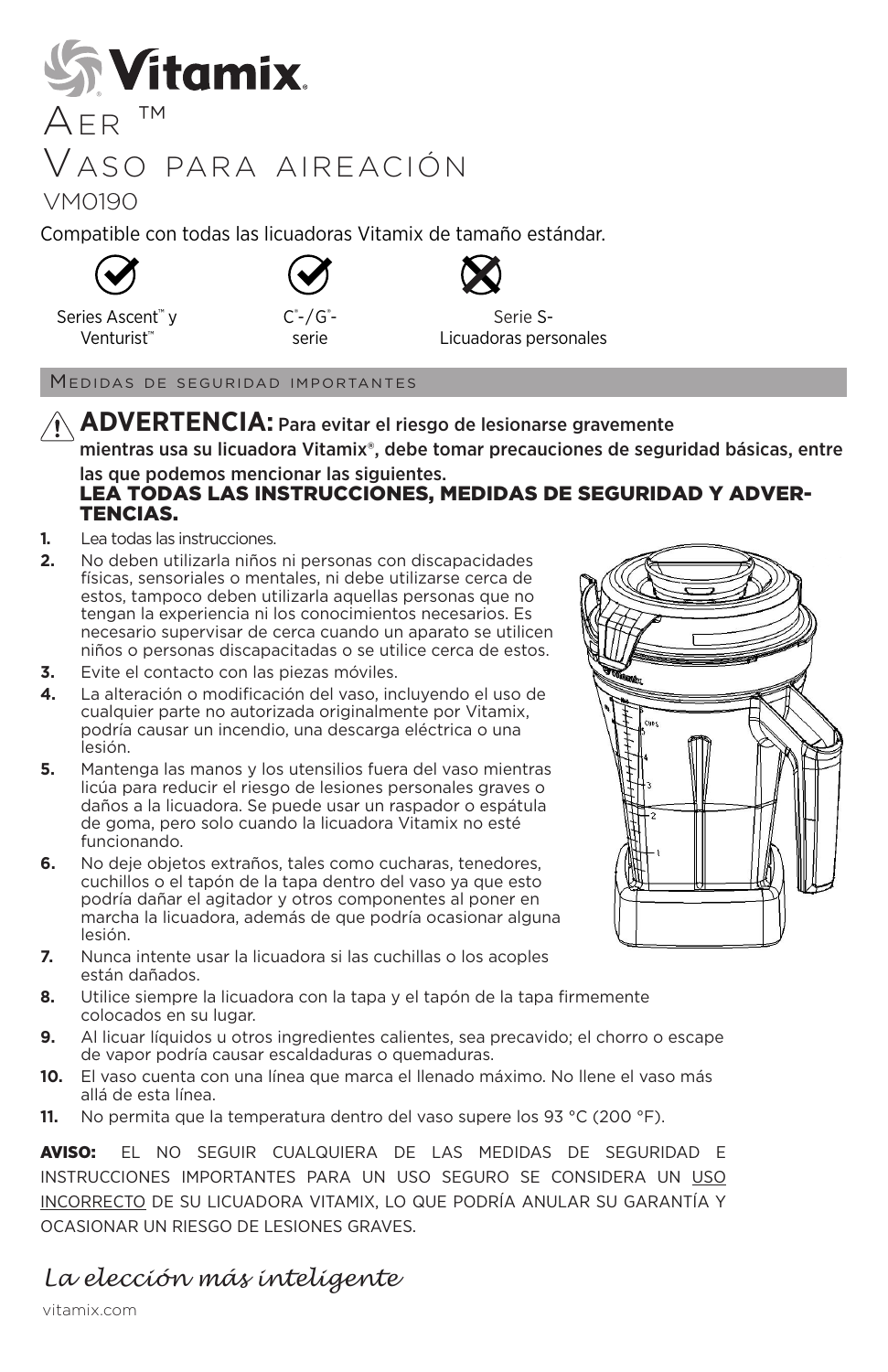### **PRECAUCIÓN**

#### Las cuchillas giratorias pueden causar daños.

Las tapas y las barras presionadoras no son intercambiables entre los diferentes estilos, tipos y tamaños de vasos. Utilice la barra presionadora que le fue suministrada con su licuadora.

- El vaso pequeño (o de bajo perfil) de 64 oz. / 2 l y el de 48 oz./ 1.4 **para aireación** usan una barra presionadora de aproximadamente 28 cm (11 in) de largo.
- El vaso alto de 64 onzas (2 l) usa una barra presionadora de aproximadamente 32 cm (12-½ in) de largo.
- Los vasos de 48 onzas (1.4 l) y 32 onzas (0.9 l) utilizan una barra presionadora de aproximadamente 25 cm (9-¾ in) de largo.

#### **Cómo determinar qué barra presionadora debe usarse con su vaso**

Antes de utilizar una barra presionadora durante el licuado, verifique que cuenta con la correcta. Utilice únicamente la barra presionadora con la tapa asegurada firmemente en su lugar y después de haber retirado el tapón de la tapa. **La barra presionadora correcta es la que le fue suministrada con su licuadora al momento de la compra.** En caso de que su barra presionadora no haya venido con su licuadora, o si desea determinar si la barra presionadora que tiene puede utilizarse con su vaso nuevo, siga los siguientes pasos y vea las ilustraciones para determinar qué barra presionadora utilizar.

- **1.** Coloque la tapa en un vaso vacío.
- **2.** Retire el tapón de la tapa e inserte la barra presionadora a través de la abertura del tapón de la tapa. La barra presionadora deberá caber fácilmente dentro de la abertura. Ésta no deberá hacer contacto con las cuchillas al moverla dentro del vaso.
- **3.** Inspección visual: **SI LA BARRA PRESIONADORA TOCA LAS CUCHILLAS EN ALGÚN ÁNGULO, NO DEBERÁ UTILIZARLA CON SU VASO.**
- **4.** Si no cuenta con la barra presionadora adecuada para su vaso, comuníquese a Servicio al Cliente para productos domésticos de Vitamix al 1.800.848.2649 o 1.440.235.4840.

Us <sup>o</sup>

Domine cuatro técnicas culinarias clásicas en minutos.

# Visite vitamix.com para enterarse de técnicas, consejos y recetas.

Machacar Hacer espuma Batir Emulsionar

- Siempre que utilice la licuadora, hágalo con la tapa y el tapón de la tapa puestos.
- Nunca utilice la licuadora sin revisar y asegurarse de que la tapa está firmemente asegurada en su lugar.
- El tapón de la tapa está marcado para poder usarse como taza medidora.
- Inserte el tapón de la tapa a través de la abertura del tapón de la tapa. Asegure el tapón en su lugar girándolo en el sentido de las manecillas del reloj. Para retirarlo, gírelo en sentido inverso al de las manecillas del reloj y sáquelo.
- Retire el tapón de la tapa para usar la barra presionadora o añadir ingredientes.
- **1.** Vierta los ingredientes en el vaso. NO lo llene demasiado.
- **2.** Regrese el vaso a la base del motor. Siga las instrucciones incluidas en la receta sobre cómo licuar.
- **3.** Permita que el agitador se detenga por completo. Retire el vaso de la licuadora y vacíelo de inmediato.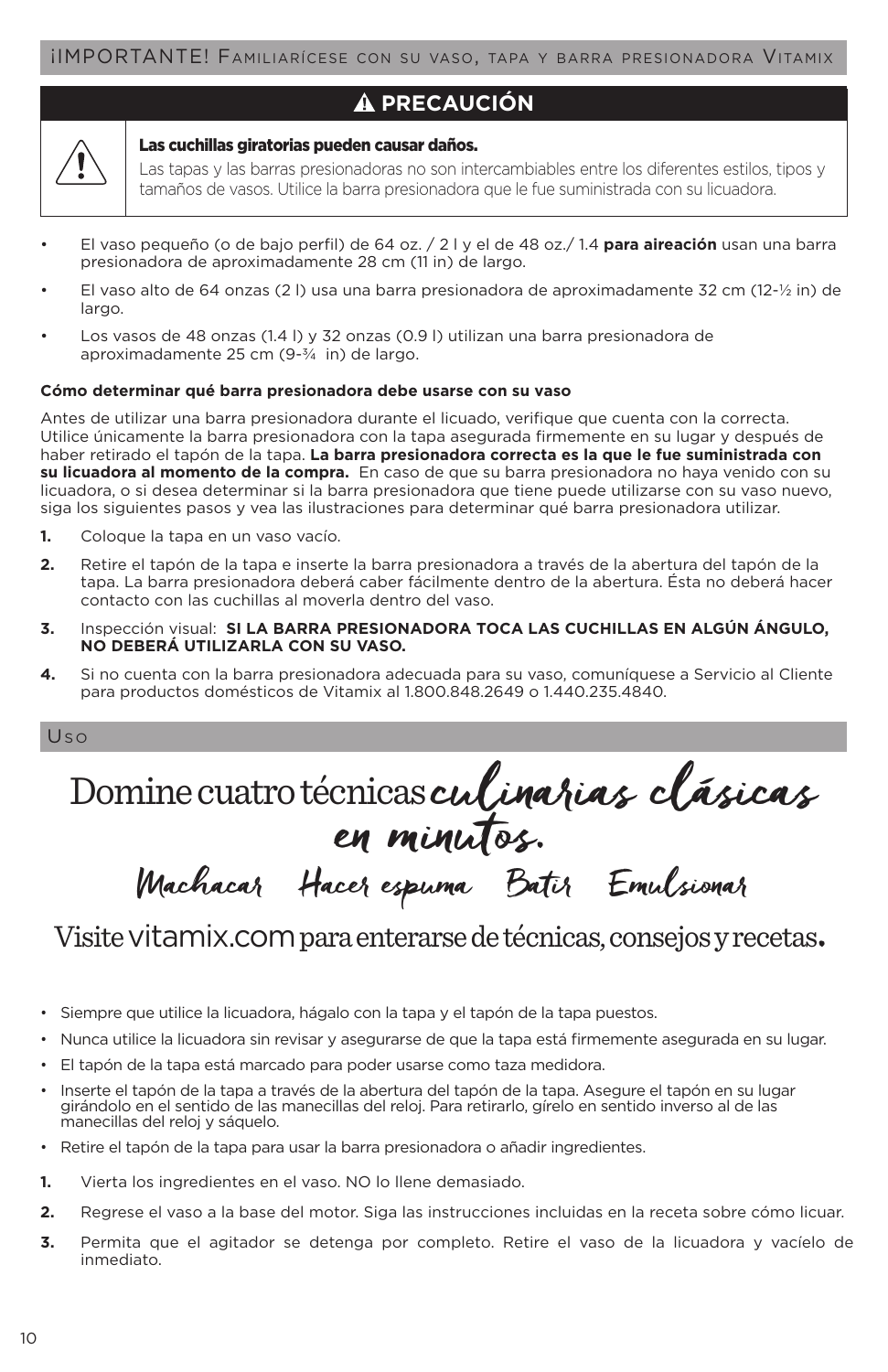- Para prolongar la vida útil del vaso, Vitamix recomienda usar jabones con un pH bajo, como el detergente líquido para trastes.
- Solución desinfectante recomendada: 1 cucharadita de blanqueador doméstico en 16 tazas de agua.
- Al guardar la tapa del vaso, retire el tapón de la tapa o seque con cuidado tanto la tapa como el vaso para evitar que guarden humedad.

**Observación:** El vaso de su Vitamix está diseñado para poder lavarse completamente sin necesidad de retirar la tuerca de retención ni el agitador. NO intente retirarlos del vaso. Si el vaso está dañado, no lo utilice. Comuníquese con Servicio al cliente de Vitamix DE INMEDIATO.

Las piezas son aptas para lavavajillas. Si lo prefiere, lave las piezas con agua tibia y jabón. Enjuáguelas con agua de la llave y luego séquelas.

#### Para lavar a mano:

- **1.** Llene el vaso hasta la mitad con agua tibia y agregue un par de gotas de jabón para trastes.
- **2.** Presione o haga embonar la tapa de dos piezas hasta quedar asegurada en su lugar.
- **3.** Usted puede hacer cualquiera de lo siguiente:
	- Velocidad variable:
		- **a.** Asegúrese de que el selector de velocidad variable esté ajustado en la velocidad 1.
		- **b.** Presione Arrancar/detener.
		- **c.** Incremente poco a poco la velocidad hasta 10.
		- **d.** Ponga a funcionar la máquina durante 30 a 60 segundos.
		- **e.** Gire el selector de velocidad variable nuevamente a 1.
- **4.** Enjuague y escurra todas las piezas.

#### **Para desinfectar: (blanqueador)**

- **1.** Siga las instrucciones de limpieza arriba indicadas.
- **2.** Llene la mitad del vaso con agua y agregue 1 cucharadita de blanqueador líquido.
- **3.** Presione o haga embonar la tapa de dos piezas hasta quedar asegurada en su lugar.
- **4.** Realice lo siguiente:
	- **a.** Asegúrese de que el selector de velocidad variable esté ajustado en la velocidad 1.
	- **b.** Presione Arrancar/detener.
	- **c.** Incremente poco a poco la velocidad hasta 10.
	- **d.** Ponga a funcionar la máquina durante 30 a 60 segundos.
	- **e.** Gire el selector de velocidad variable nuevamente a 1.
- **5.** Deje la mezcla en el vaso durante 1.5 minutos más.
- **6.** Vierta la mezcla de blanqueador fuera del vaso Permita que el vaso se seque al aire. No lo enjuague después de desinfectarlo.

#### **Para desinfectar: (vinagre)**

- **1.** Siga las instrucciones de limpieza arriba indicadas.
- **2.** En el vaso, diluya 16 onzas (473 ml) de vinagre en 16 onzas (473 ml) de agua.
- **3.** Presione o haga embonar la tapa de dos piezas hasta quedar asegurada en su lugar.
- **4.** Realice lo siguiente:
	- **a.** Asegúrese de que el selector de velocidad variable esté ajustado en la velocidad 1.
	- **b.** Presione Arrancar/detener.
	- **c.** Incremente poco a poco la velocidad hasta 10.
	- **d.** Ponga a funcionar la máquina durante 30 a 60 segundos.
	- **e.** Gire el selector de velocidad variable nuevamente a 1.
- **5.** Deje la mezcla en el vaso durante otros 3 minutos. El tiempo total de contacto de la solución de vinagre con el vaso debe ser de 5 minutos.
- **6.** Vierta la solución de vinagre desde el vaso sobre la superficie interior de la tapa de dos piezas. Repita el procedimiento de desinfección una segunda vez.
- **7.** Permita que el vaso y la tapa se sequen al aire. No los enjuague después de desinfectarlos. Si es necesario, enjuáguelos de inmediato antes del próximo uso.